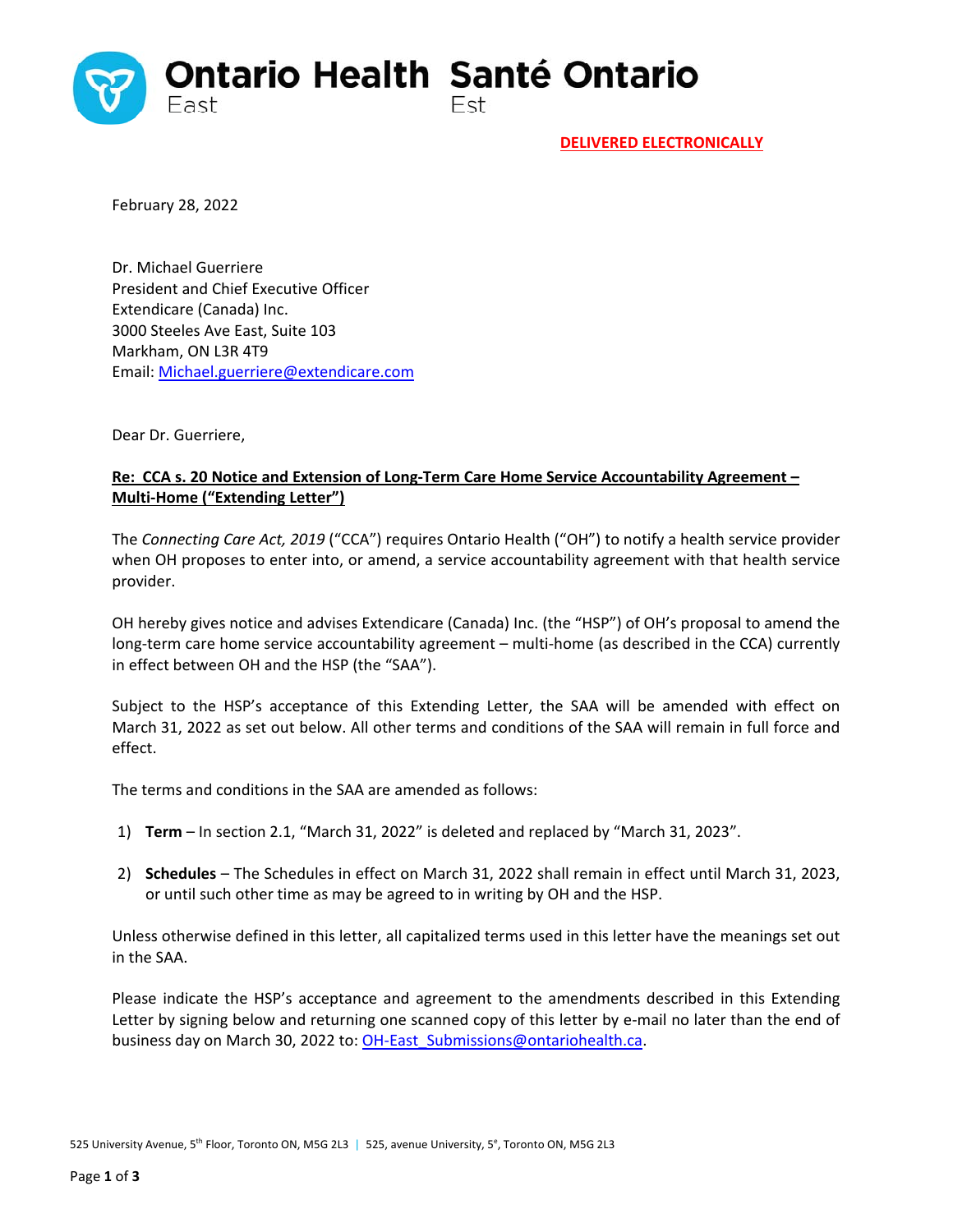## **Re: CCA s. 20 Notice and Extension of Long‐Term Care Home Service Accountability Agreement – Multi‐Home ("Extending Letter")**

The HSP and OH agree that the Extending Letter may be validly executed electronically, and that their respective electronic signature is the legal equivalent of a manual signature.

Should you have any questions regarding the information provided in this Extending Letter, please contact Steve Goetz, Director, Performance, Accountability and Funding Allocation at Steve.Geotz@ontariohealth.ca.

Sincerely,

Anna Greenberg Chief Regional Officer, Toronto and East Ontario Health

c. Michael Harris, Vice President, Eastern Operations, Extendicare (Canada) Inc. Eric Partington, Vice President, Performance, Accountability, and Funding Allocation, Ontario Health (East)

**Signature page follows**